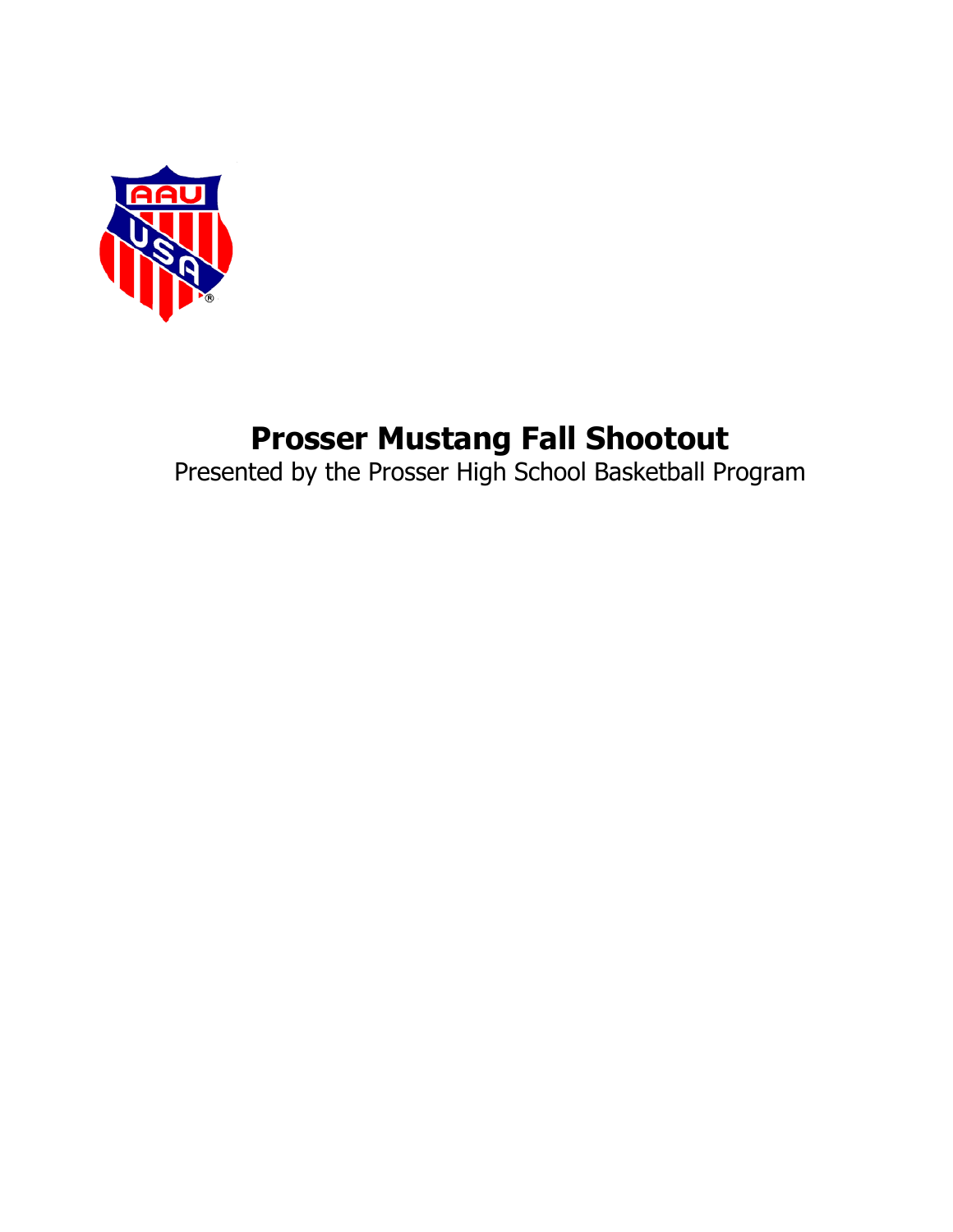## **Prosser Mustang Fall Shootout**

| Dates:                       | October 12 <sup>th</sup> , 13 <sup>th</sup> , 14 <sup>th</sup> (Friday, Saturday & Sunday) / All teams are quaranteed 4 games.                                                                                                                                                                                                                                                                                                                                                                                                                                                                                                                                                                                                                                                                                                                                                                                                                                                                                                                                                                                                                                                                                                                                                                                                                                                                                                                                                                                                                                                                                           |
|------------------------------|--------------------------------------------------------------------------------------------------------------------------------------------------------------------------------------------------------------------------------------------------------------------------------------------------------------------------------------------------------------------------------------------------------------------------------------------------------------------------------------------------------------------------------------------------------------------------------------------------------------------------------------------------------------------------------------------------------------------------------------------------------------------------------------------------------------------------------------------------------------------------------------------------------------------------------------------------------------------------------------------------------------------------------------------------------------------------------------------------------------------------------------------------------------------------------------------------------------------------------------------------------------------------------------------------------------------------------------------------------------------------------------------------------------------------------------------------------------------------------------------------------------------------------------------------------------------------------------------------------------------------|
| Location:                    | Prosser, WA                                                                                                                                                                                                                                                                                                                                                                                                                                                                                                                                                                                                                                                                                                                                                                                                                                                                                                                                                                                                                                                                                                                                                                                                                                                                                                                                                                                                                                                                                                                                                                                                              |
| Contact:                     | Toby Cox / 1302 Grant Ave, Prosser Wa 99350<br>509-832-6611 / Email: tcox@unfi.com, kyler.bachofner@gmail.com                                                                                                                                                                                                                                                                                                                                                                                                                                                                                                                                                                                                                                                                                                                                                                                                                                                                                                                                                                                                                                                                                                                                                                                                                                                                                                                                                                                                                                                                                                            |
| <b>Deadlines &amp; Fees:</b> | Registration Deadline: Received by Thursday September 27th - \$200<br>Late Registration Due: Received by Tuesday Oct. 2nd - \$250<br>AAU membership is not included in the price of the entry fee. Any checks that are returned NSF will be<br>charged a \$35 fee. No entry fees will be refunded after the final deadline date.                                                                                                                                                                                                                                                                                                                                                                                                                                                                                                                                                                                                                                                                                                                                                                                                                                                                                                                                                                                                                                                                                                                                                                                                                                                                                         |
| <b>Game Times:</b>           | Friday: $5:15 \text{pm} - 9:15 \text{pm}$<br>Saturday & Sunday: 8:00am - 7:00pm                                                                                                                                                                                                                                                                                                                                                                                                                                                                                                                                                                                                                                                                                                                                                                                                                                                                                                                                                                                                                                                                                                                                                                                                                                                                                                                                                                                                                                                                                                                                          |
| <b>Divisions:</b>            | Boys and Girls: 1st, 2nd, 3rd, 4th, 5th, 6th, 7th, 8th, 9th, JV, and Varsity                                                                                                                                                                                                                                                                                                                                                                                                                                                                                                                                                                                                                                                                                                                                                                                                                                                                                                                                                                                                                                                                                                                                                                                                                                                                                                                                                                                                                                                                                                                                             |
| <b>AAU Membership:</b>       | This event is licensed by the Amateur Athletic Union of the U.S., Inc. All participants must have a<br>current AAU membership before the event begins. Participants must visit the AAU website<br>(www.aausports.org) to obtain their membership. BE PREPARED! Adult and Non Athlete memberships<br>are no longer instant. Please allow 10 days for adult memberships to be processed.                                                                                                                                                                                                                                                                                                                                                                                                                                                                                                                                                                                                                                                                                                                                                                                                                                                                                                                                                                                                                                                                                                                                                                                                                                   |
|                              | AAU Membership Fees: Player \$14 / Coach \$16<br>All players and coaches must have an AAU Card. If it is found that a player is participating without a<br>current AAU card, your team will be subject to forfeits of games with no refund of tournament fees<br>paid. REMEMBER: Membership cards don't get you into the game for free. Only players<br>that are playing are allowed into the game free.                                                                                                                                                                                                                                                                                                                                                                                                                                                                                                                                                                                                                                                                                                                                                                                                                                                                                                                                                                                                                                                                                                                                                                                                                 |
| The Lystedt Law              | Washington State has passed a law requiring youth coaches, athletes and parents/guardians complete<br>certain criteria regarding the recognition and treatment of head injuries during sporting events. ALL<br>PARTICIPATING TEAMS must complete the attached form and return it to the Inland Empire AAU office<br>with the tournament entry form. We only need 1 form per team per year!                                                                                                                                                                                                                                                                                                                                                                                                                                                                                                                                                                                                                                                                                                                                                                                                                                                                                                                                                                                                                                                                                                                                                                                                                               |
| <b>Tournament Rules:</b>     | A player may play for only <b>ONE</b> team during tournament play.<br>1.<br>Girls cannot play on boys teams and boys cannot play on girls teams.<br>2.<br>Players cannot wear jewelry of any kind during games, even if it is taped and/or covered up.<br>3.<br>Players must be enrolled in Kindergarten or older. NO PRE SCHOOLERS.<br>4.<br>Players cannot switch teams once games have started.<br>5.<br>We reserve the right to refuse a team's entry into our events.<br>6.<br>Scorekeepers - each team is to have ONE person to keep the individual score sheet that is<br>7.<br>provided in your coaches' packet. One scorekeeper per team will be allowed into the game free of<br>charge. Please leave scoresheets with the gym supervisor after your game.<br>8. Coaches - Only ONE coach per team is allowed into the game free, but more than one may coach.<br>Admission - The gyms are run by clubs and the proceeds from admissions goes back to their clubs<br>9.<br>for youth activities. Friday: Adults \$4, Students \$3. Saturday: Adults \$5, Students \$4. Sunday:<br>Adults \$5, Students \$4. PLEASE INFORM YOUR PARENTS!                                                                                                                                                                                                                                                                                                                                                                                                                                                                        |
| <b>Rules of play:</b>        | 2018-2019 High School Rules will be played, with the following exceptions.<br>1. No shot clock.<br>2. 1st - 3rd grade boys and girls divisions will use the junior size basketball (27.5"). Boys 4th thru<br>6th grade and girls 4th thru varsity will use the women's size basketball (28.5"). Boys 7th thru<br>varsity will use the men's size basketball (29.5").<br>3. Quarters: 1st - 4th grade: 6 minutes / 5th - 8th grades: 7 minutes/ $9th$ thru varsity 8 minutes<br>4. Overtime 2 minutes.<br>5. NEW Press Rule: 1st Grade - 8th Grade: 15 points. No full court press once your team is up by<br>more than 15 points. Your team must retreat back inside the 3 point arc until opponent<br>crosses the center line with the ball, then you are allowed to play defense. The offense has<br>the option to cross the center line at any time, however the 10 second backcourt count starts<br>when the defensive team is behind the 3 point arc.<br>5. Technical or Intentional fouls - 2 points awarded and ball out of bounds. One technical foul on a<br>coach or fan and he/she is ejected from the gym. One technical on a player, the player sits on<br>the bench for the remainder of the game. Officials and Gym Administrators have the right to<br>eject a fan, player or coach. Coaches and fans must leave the entire gym. Two technical<br>fouls in the tournament on a player or a coach, they are removed completely from<br>the tournament. NO EXCEPTIONS!<br>6. Forfeit time - Game time. Officials MAY run a shortened game (2 20 minute halves). You must<br>start the game with 5 players. |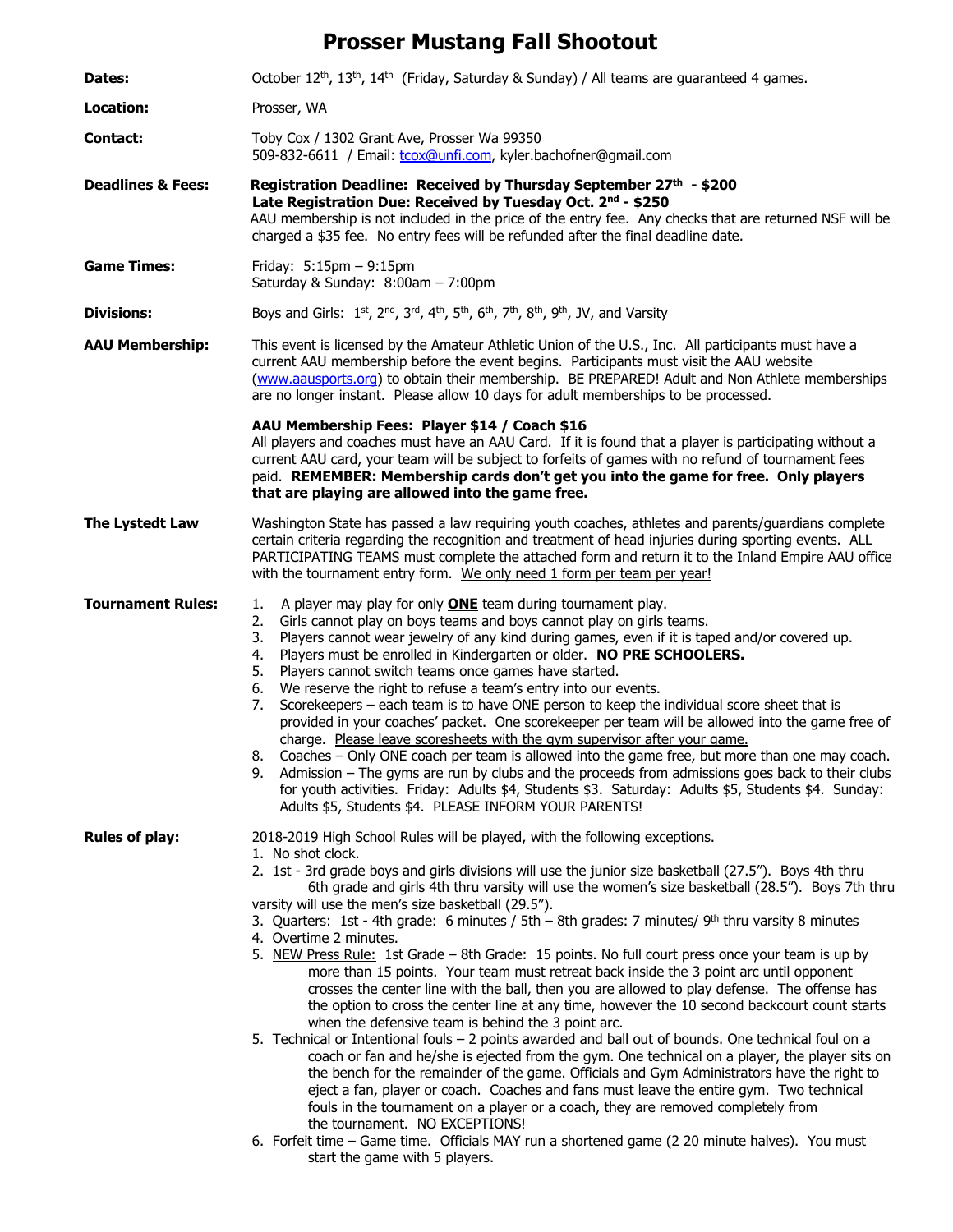### **Prosser Mustang Fall Shootout**

Oct. 12<sup>th</sup>, 13<sup>th</sup>, 14<sup>th</sup> -All teams guaranteed 4 games.

|           | <b>Check One:</b> |
|-----------|-------------------|
| 5th Grade | <b>Boys</b>       |
| 6th Grade | Girls             |
| 7th Grade |                   |
| 8th Grade |                   |
|           |                   |

| <b>Office Use Only</b> |  |  |
|------------------------|--|--|
| Date Rec'd:            |  |  |
| Amt Paid:              |  |  |
| $Ck \#$ :              |  |  |
|                        |  |  |

|                     | AAU Club Name/Number (Required): ________________ |
|---------------------|---------------------------------------------------|
|                     |                                                   |
|                     |                                                   |
|                     |                                                   |
|                     | Coach AAU Card Number: _____________________      |
| Phone: $Home(\_\_)$ |                                                   |
| Phone: $Cell(\_\_)$ | Asst Coach AAU Number: ________________           |

### STRENGTH OF TEAM: WEAK AVERAGE STRONG

| Name (First Last)                      | 18-19 Grade | School                                                                                                           | 2019 AAU Membership #                                                                                                                                                                                                                |
|----------------------------------------|-------------|------------------------------------------------------------------------------------------------------------------|--------------------------------------------------------------------------------------------------------------------------------------------------------------------------------------------------------------------------------------|
|                                        |             | <u> 1989 - Johann Harrison, martin a</u>                                                                         |                                                                                                                                                                                                                                      |
| 2. $\overline{\phantom{a}}$            |             |                                                                                                                  |                                                                                                                                                                                                                                      |
|                                        |             |                                                                                                                  |                                                                                                                                                                                                                                      |
|                                        |             |                                                                                                                  |                                                                                                                                                                                                                                      |
|                                        |             | <u> 1989 - Johann Johann Harry Maria (</u>                                                                       |                                                                                                                                                                                                                                      |
|                                        |             | and the control of the control of the control of the control of the control of the control of the control of the |                                                                                                                                                                                                                                      |
|                                        |             |                                                                                                                  |                                                                                                                                                                                                                                      |
|                                        |             | <u> 1980 - Jan Samuel Barbara, martin d</u>                                                                      | <u> Louis Communication de la communication de la communication de la communication de la communication de la communication de la communication de la communication de la communication de la communication de la communication </u> |
|                                        |             |                                                                                                                  | <u> 1980 - Jan James James James James James James James James James James James James James James James James J</u>                                                                                                                 |
| $\begin{tabular}{c} 10. \end{tabular}$ |             |                                                                                                                  |                                                                                                                                                                                                                                      |
| 11. $\qquad \qquad$                    |             |                                                                                                                  |                                                                                                                                                                                                                                      |
| 12.                                    |             |                                                                                                                  |                                                                                                                                                                                                                                      |
|                                        |             |                                                                                                                  |                                                                                                                                                                                                                                      |

Return this page with an entry fee of \$200 by September 27<sup>th</sup> (\$35.00 fee will be charged on NSF checks) Make checks payable to Prosser High School Booster Club Mail to: Toby Cox 1302 Grant Ave Prosser WA 99350 **No Credit Cards**